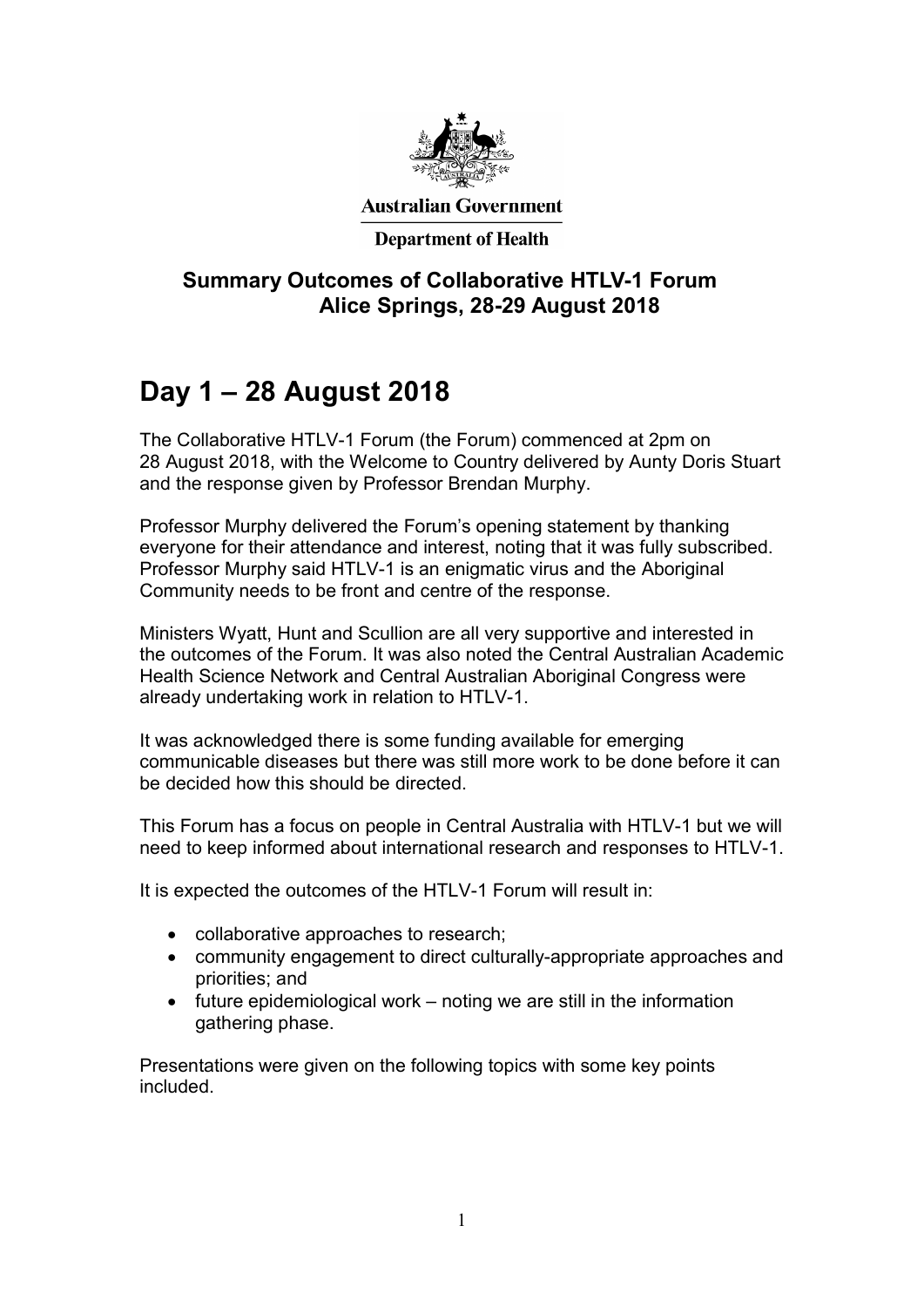#### Professor Damian Purcell

Introduction to the virology of HTLV-1c present in Australia.

- HTLV-1 is an important but neglected pathogen that infects more cell types than HIV.
- Unlike HIV, HTLV-1 causes T cell proliferation rather than T cell death.
- The percentage of infected T cells (pro-viral load) predicts HTLV-1-associated disease.
- It is thought that recruitment of HTLV-1 infected T cells into an immune response leads to HTLV-1-associated inflammatory diseases.
- The HTLV-1c strain present in Australia has some significant differences in the genes and structure that may contribute to different disease outcomes (e.g. inflammatory disease vs leukaemia).

#### Professor John Kaldor

 Epidemiology of HTLV-1 infection in Australia and HTLV-1 infection; all-cause mortality and the development of disease other than HAM/TSP or ATLL: a systematic review.

- Substantial burden of infection in Central Australia.
- Limited high quality studies for other parts of Australia but prevalence appears to be very low.
- HTLV-1 is associated with certain diseases and mortality, including adult T cell leukaemia/lymphoma (ATLL) and HTLV-1-associated myelopathy/tropical spastic paraparesis (HAM/TSP)
- Lifetime incidence of each conditions is 3-5%.
- Not many prospective studies so association or causation is difficult to determine.
- Need for more studies that are able to identify relative contribution of HTLV-1 to burden of important diseases – alongside other contributors.
- Cohort studies should include the range of possible disease outcomes.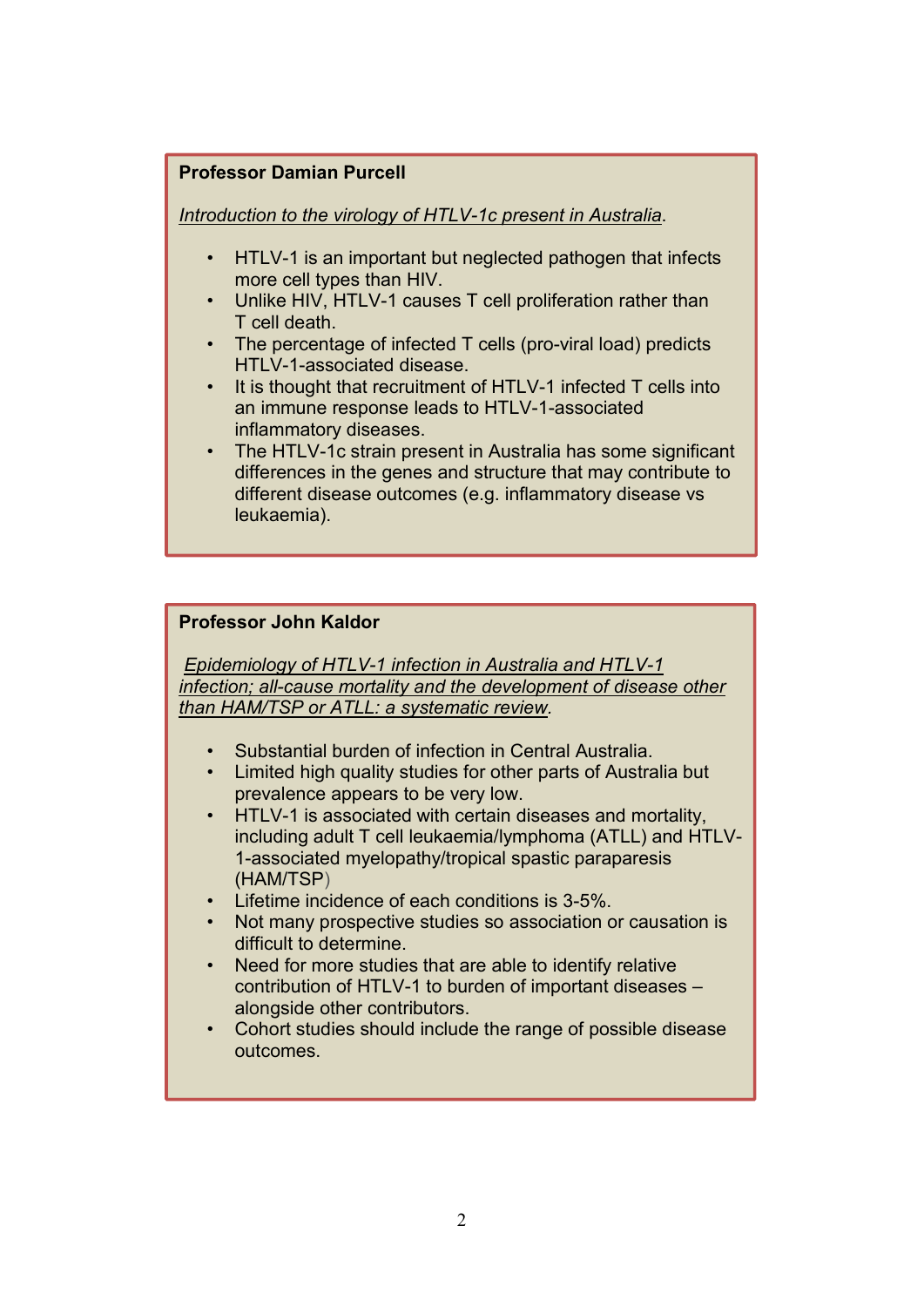#### Dr Vicki Krause

Public Health and Clinical responses on the Northern Territory.

- 1,200 HTLV-1 notifications since 1994.
- Annual notifications fluctuate with testing rates but range from 20 to 120 notifications per year.
- 4 cases were non-Aboriginal people.
- Most people affected do not have symptoms.
- HTLV-1 sequelae seen after many years of infection.
- There is little or no disease in young people.
- ATLL and HAM/TSP are also notifiable in NT Only 2 notified to date– 1 HAM and 1 ATLL.
- 20% notifications from WA and SA.
- Definitive population studies needed.
- We need to better explain the disease, especially to pregnant women.

#### Dr Lloyd Einsiedel

#### Researching HTLV-1 and occurrence and clinical responses in communities.

- High HTLV-1 sero-positivity rates in remote Australia were first reported in 1988, but only in the last decade has our understanding of the significance of this virus in Central Australia substantially increased.
- Studies within Central Australian communities and with patients from Alice Springs Hospital have consistently report HTLV-1 infection rates exceeding 33% (some as high as ~50%). Dr Einsiedel's studies to date have recruited 823 people to explore the prevalence of HTLV-1 infection and its associated diseases in remote communities.
- In these communities, HTLV-1 significantly increased risk of chronic lung disease and neurological problems.
- Consistent with the biological mechanism of HTLV-1 associated with inflammatory disease, chronic lung diseases, neurological problems, uveitis and infective dermatitis were associated with higher HTLV-1 pro-viral load.
- These findings for chronic lung diseases are similar to those of a large hospital-based case control study which also show increased risk of death among subjects with higher HTLV-1 pro-viral load.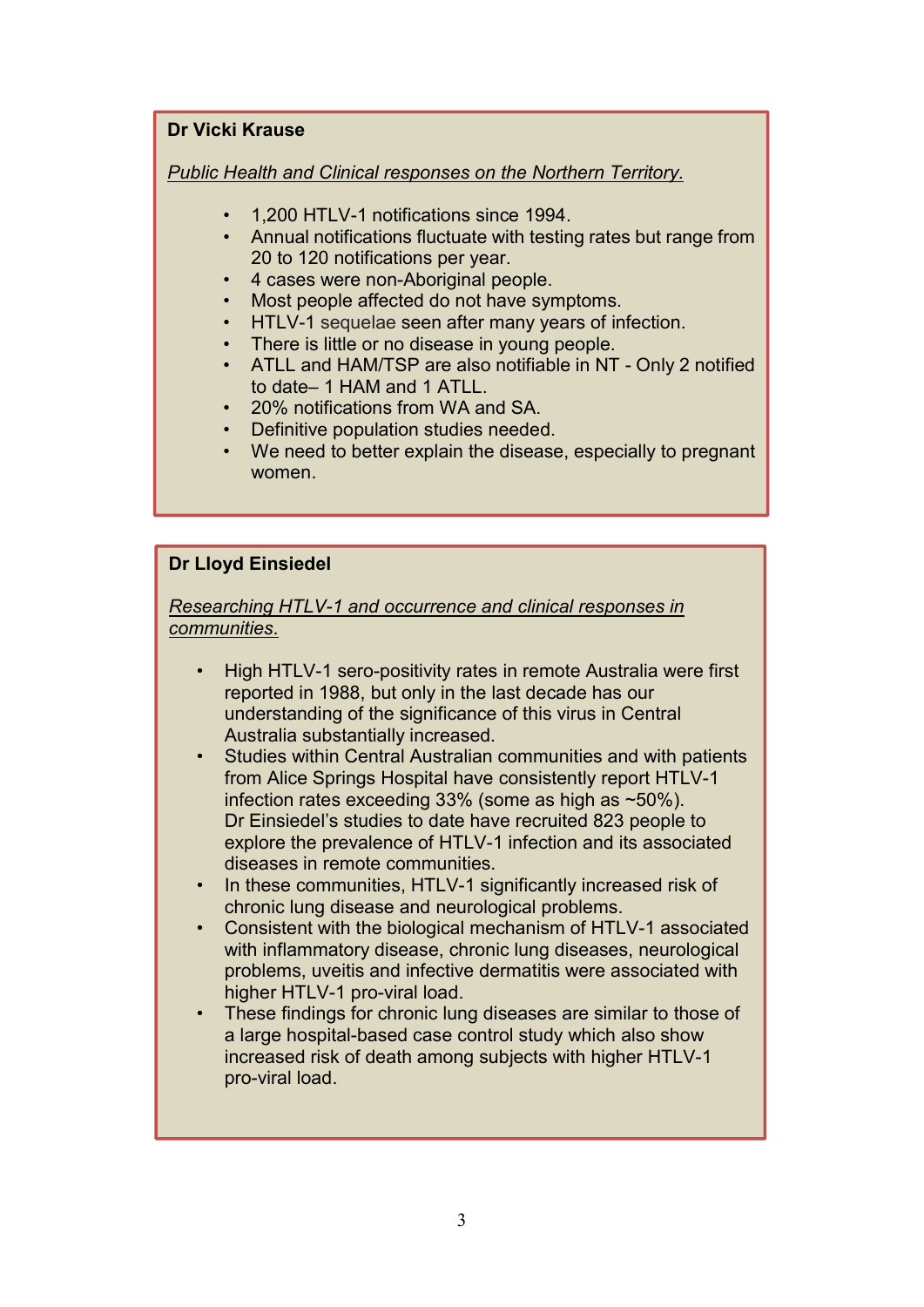#### Panel discussion

The four presenters formed a panel for a question and answer session and broader discussion on the presentations. The key comments arising were:

- o Consideration of how additional testing should be done for HTLV-1, especially in pregnancy. This will need more resources in terms of guidelines and advice for both health professionals and for those people who are found to have HTLV-1.
- $\circ$  These additional HTLV-1 resources need to include information for patients in their primary language, pre- and post- test counselling and after care.
- o We need more information on the timing and nature of testing and response(s) to address the needs of the individual and the stigma. We need to clarify who should be tested, why and under what circumstances.
- o More work is needed to study and understand the strains of HTLV-1, noting type C is the one present in people in Central Australia. We need to better understand how the virus works and in particular its influence on the cell's genes, noting disease causation and association are challenging issues.
- o The causes of kidney disease and bronchiectasis in people with HTLV-1 need to be better understood and the impact of lung disease in children and its ongoing impact in later life.
- o Most people with HTLV-1 associated inflammatory diseases present with disease in adulthood. This is also true for bronchiectasis: more that 80% of adults with bronchiectasis at Alice Springs Hospital were not admitted with chronic lung diseases in childhood.
- o We need true prevalence data and to better understand the trajectory of the disease in Central Australia, noting the current literature doesn't reflect this.
- o It was brought to the Forum's attention that patients need to be remembered and their care is a priority. Help needs to be provided to people who are affected by HTLV-1. People who are affected should be told of their diagnosis and supported. Addressing patient needs was identified as a key priority.
- o We need longitudinal studies and improved public health awareness and health literacy. We need to address the concerns around breastfeeding, what alternatives are available and how this is communicated to HTLV-1 patients.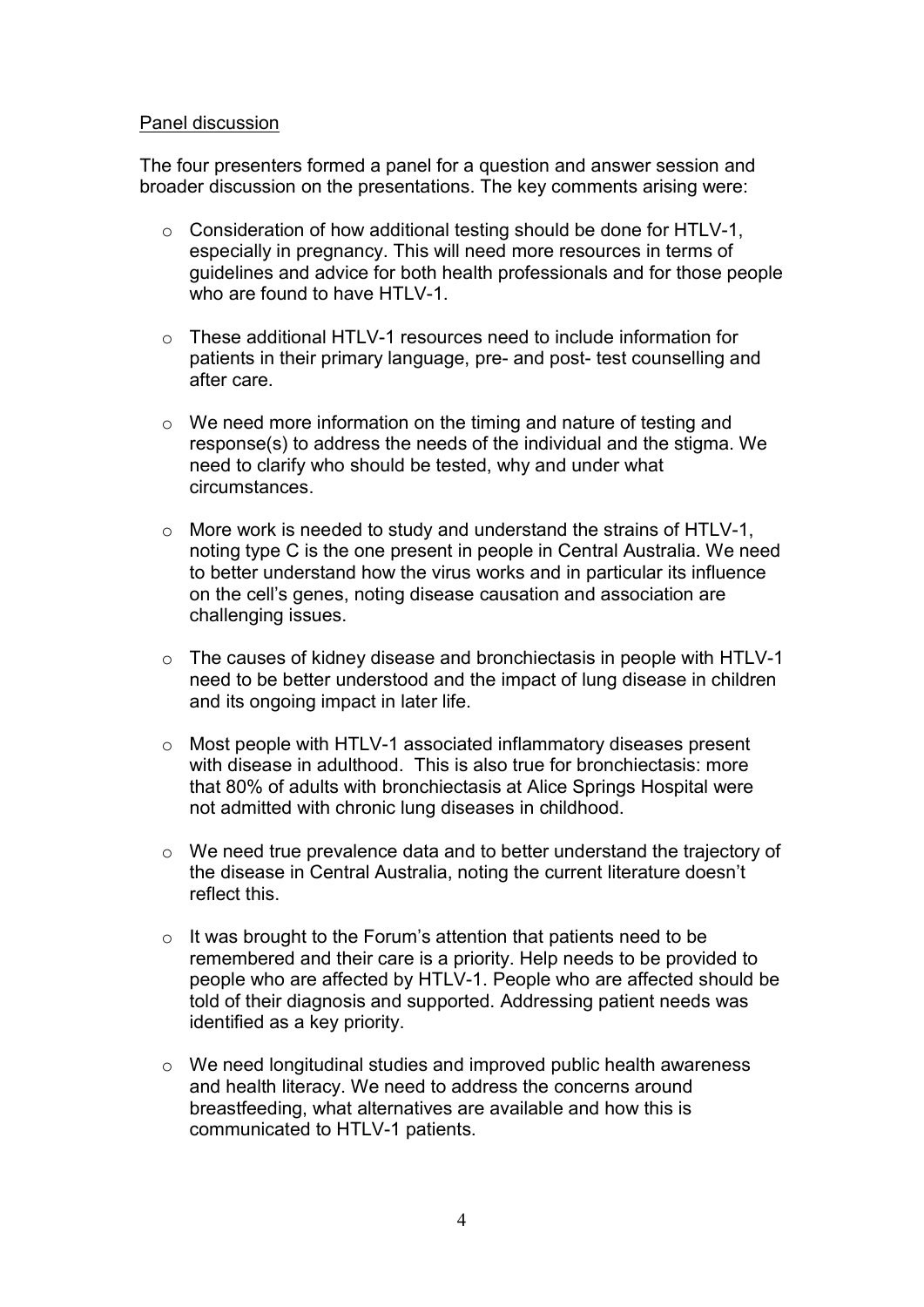- o There was broad support of a longitudinal prospective study and access to clinical trials. It was acknowledged translational work was important but it will take some time and we need to do other things in parallel.
- $\circ$  We need to better understand the modes of transmission and the risk of transmission from mother to child via breastfeeding prior to any recommendations on changes to breastfeeding recommendations. This work needs to be based on what the community thinks is appropriate and safe.
- o There needs to be greater effort on the prevention of transmission especially via sexual contact and we should consider work done on other BBV and STI disease types to inform communication and guide this work.
- $\circ$  There was a view that it would be helpful if the NDIS<sup>1</sup> recognised bronchiectasis as a disability, which would mean affected people would be able to get physiotherapy. This is of proven benefit for bronchiectasis.
- o The issue of co-morbidities needs to be carefully considered and will require a broad collaborative approach, noting we don't know how HTLV-1 impacts individuals' health outcomes and co-morbidities among people without HTLV-1 associated diseases.
- o While the immediate focus is on communities in Central Australia, the impacts of HTLV-1 may be evidenced in several jurisdictions and a collaborative cross-jurisdictional approach is needed.
- o We need new clinical guidelines which address HTLV-1 specifically.
- o It was noted the Australian Government Department of Health will monitor outcomes from the WHO and its work on HTLV-1. It expects to be informed about the work of the HTLV-1 Technical Reference Group and notes the development of vaccines may be considered as part of that work.
- o It was agreed a strong partnership with people living with HTLV-1 needs to be established.

Day one ended 6pm 28 August 2018.

-

 $^\mathrm{1}$  Ref: Section 24 – Disability requirements of the National Disability Insurance Scheme Act 2013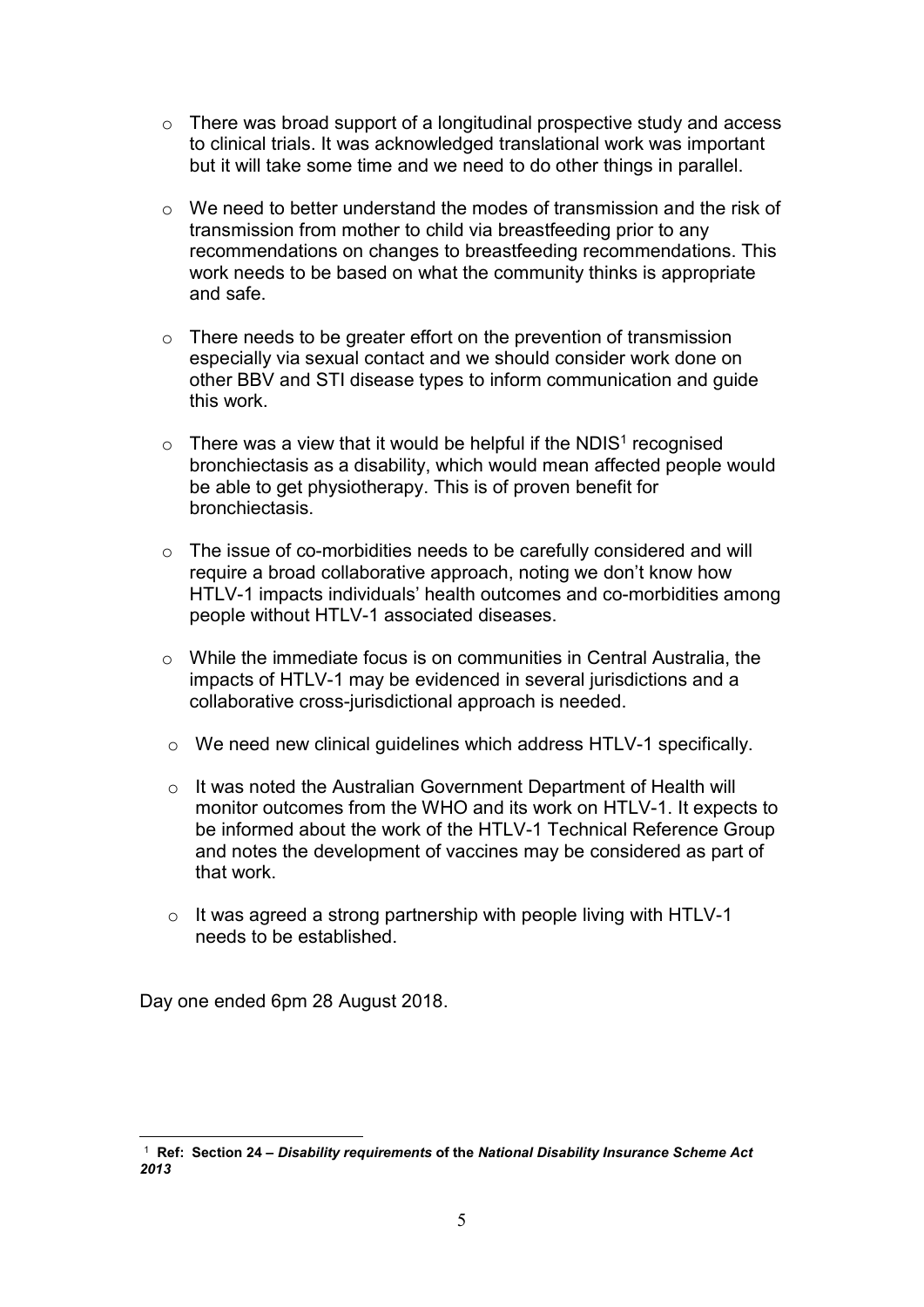# Day 2 – 29 August 2018

#### Community Feedback

Attendees of the Forum who were associated with or representing local Aboriginal Controlled Health Services and Aboriginal people participating in research, were invited to meet to discuss issues and develop feedback to the larger group. Unfortunately, Aboriginal people from communities where research is being conducted were not comfortable about attending the Forum.

The key outcomes were summarised by Ms Donna Ah Chee, the CEO of Central Australian Aboriginal Congress and Chair of the Aboriginal Medical Services Alliance of the Northern Territory (AMSANT).

#### Research

There is support for a longitudinal prospective research model on the two following conditions:

- i. This was **not** to be just talking about HTLV-1.
- ii. It has to be about the person with a positive test result and what happens next. This approach must include being able to answer the questions of that person (whatever they may be).

There is support for determining the true prevalence and understanding the impact of the viral load of HTLV-1.

There is also support for using existing serum banks (noting this is the least disruptive to community).

HTLV-1 testing outside of clinical research projects should only be offered if there is treatment for any associated conditions – which should be provided.

We need to differentiate between testing for research or for patient care at a population level and at a clinical level. Population level testing/screening is not supported.

May do more harm talking to community if we don't know enough.

#### **Pregnancy**

We know some women who test positive for HTLV-1 are being told not to breastfeed and this needs to be addressed. Pregnant women should not be targeted for HTLV-1 testing, as many of their situations are stressful enough without adding to the burden. We need to do more in the primary health care system and undertake actions and give advice on, for example, how to strengthen the immune system. We need to promote breastfeeding along with messages about the importance of good nutrition.

#### Information Sharing

There was discussion about how to tell someone about HTLV-1 without causing undue concern. It is important to keep "do no harm" at top of mind in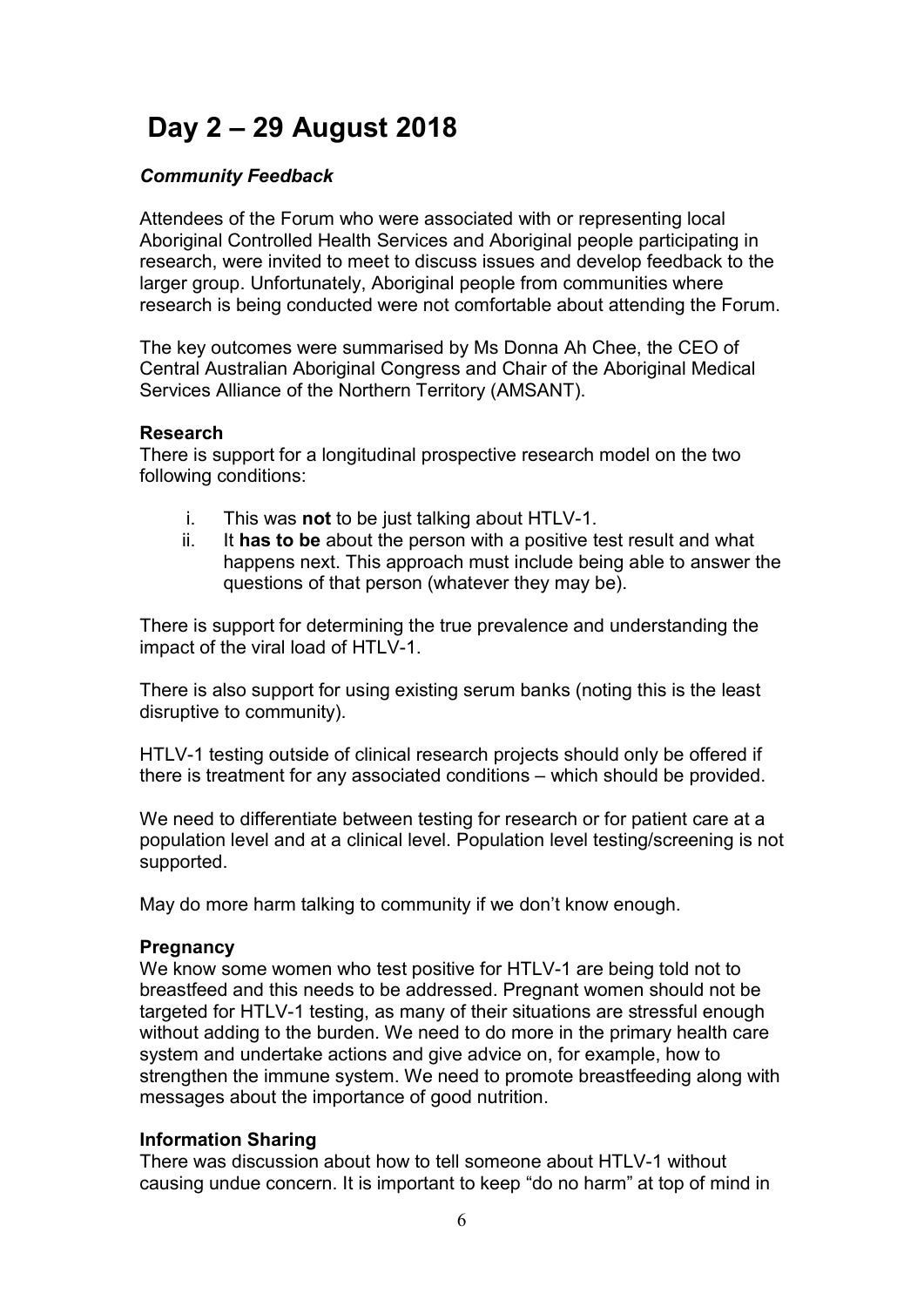responding to HTLV-1 (noting some people have been told it's a serious virus for life).

There is a need to correct the misinformation that is in some communities about HTLV-1. The key message should be that the virus is thousands of years old and that for the most part, it is not a problem to a person's health.

#### Other points

It would be highly beneficial to have a group statement from the Forum (this was released on Friday 31 August 2018).

The Central Australian Academic Health Sciences Network (CAAHSN) must be the lead organisation in the collaborative response.

There are issues around the sexual transmission of HTLV-1 as there is a lack of evidence on who has the virus and its implications. This impacts on the provision of appropriate advice about the virus, noting that there is already a lot of material and guidance on safe sex. This aspect will need further discussion in the future.

Following this, presentations were given by:

#### Joel Liddle

#### Working with communities with HTLV-1

- Community members are provided information on risks of transmission, what having HTLV-1 means, and how to look after yourself/family if you/they have HTLV-1.
- $\triangleright$  Messages need to be in the primary language of the community and this usually requires onsite translation.
- $\triangleright$  Oral and visual aids are valuable as not everyone is familiar with the written words (flip charts/ipads).
- Familial, cultural and language connection credited to the success of the study.
- $\triangleright$  People now want to know their results and they need the right support and counselling when they are given a positive result.
- $\triangleright$  People want to talk about their holistic state of health.
- $\triangleright$  Long term intergenerational support is needed.
- $\triangleright$  Some factors that may be contributing to the impacts of HTLV- in these communities:
	- o Environmental health, housing, lack of autonomy over their health.
- ▶ Mobility of people from Central Australian to other regions may result in spread of HTLV-1.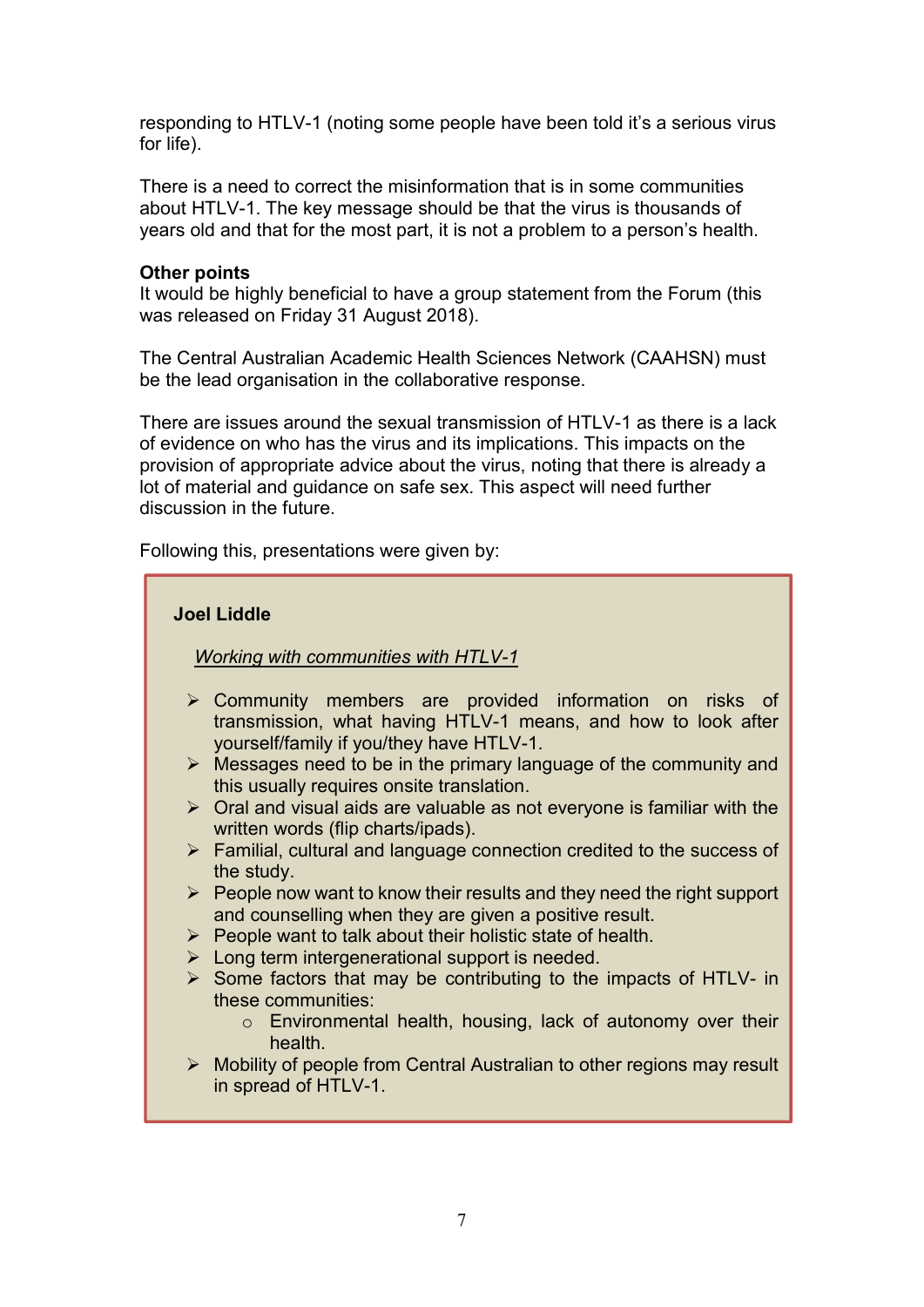#### Associate Professor Kerry Taylor

#### Developing an HTLV-1 health literacy program

- $\triangleright$  Community information is needed in accessible formats.
- $\triangleright$  Resource development should involve community members and health professionals.
- $\triangleright$  Preventative and health promotion messages posters, flip charts, short DVDs, art works.
- $\triangleright$  Principle-based messages that relate to a variety of health concerns.
- $\triangleright$  Links should be made to what is already in place.
- $\triangleright$  Development of a shared vocabulary.
- $\triangleright$  Goal is to inform not alarm, through culturally safe engagement.
- $\triangleright$  All people have the right to make informed decisions.

Questions were responded to during the presentations along with a facilitated discussion. Some key comments were:

- When planning community engagement the language needs to be specific for the community where the research is being done.
- Currently HTLV-1 test results show a positive or negative result but do not test for pro-viral load.
- The language also needs to be made contextual, as similar words can have different meanings in different communities.
- Each community will need its own strategy and the goal is to inform people not alarm them. This is where the development of shared vocabulary will be very useful.
- This discussion highlighted the need for very clear messaging to individual Aboriginal communities as well as the wider community.

Break out groups were formed to discuss 3 main topics – the development of clinical and public health guidelines, research and community messaging.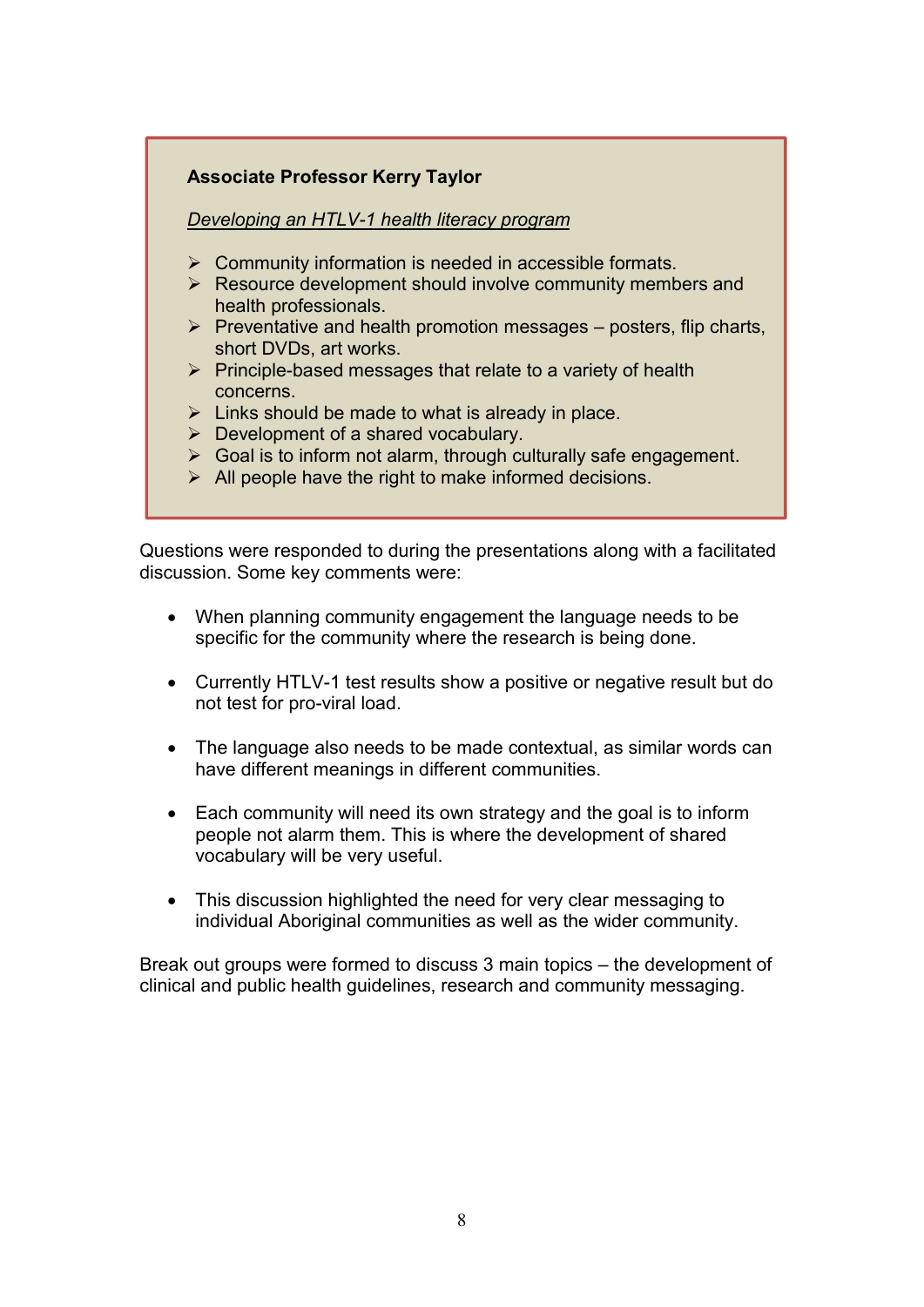## 1. The Development of Clinical and Public Health Guidelines

### PUBLIC HEALTH GUIDELINES

We need to:

- Underpin this work with community involvement and input.
- Look at existing guidelines which include reference to HTLV-1 and see how these can be updated and or consolidated.
- Review and update blood screening, organ transplant, communicable diseases and breastfeeding guidelines. Note any testing for HTLV-1 in pregnancy will require a research project to inform how and when to advise on breastfeeding, including when to stop. It will also need to consider the availability and feasibility of interventions to inform testing regimes.
- Note that quidelines will not be developed in the short term until more is known about HTLV-1. Close monitoring of activities can inform the process and deliver clear messages about HTLV-1 and what it means for the patient.
- Recommend that HTLV-1 not be routinely tested along with other STIs until there is an appropriate way to assist those people with a positive test to understand, and receive counselling, on what this means for them. This approach can be changed in the future to a test and treat model of care once more information becomes available.
- Ask the Communicable Diseases Network Australia (CDNA) to advise on national notification of HTLV-1.
- Consider biohazard (occupational exposure) guidelines for HTLV-1.
- Consider clinical guidelines for others who may be at risk and consider consolidating a number of guidelines for associated diseases in collaboration with community for addressing HTLV-1.
- Note there are issues of skin health, lung disease, neurological disorders and leukaemia all manifesting in communities and in people with and without HTLV-1.
- It was also noted in Dr Einsiedel's presentation, rates for lung diseases and neurological diseases are higher in adults with higher HTLV-1 proviral load.
- GPs want advice. PHN liaison through the Health Pathways project should be considered.
- Any person with a confirmed diagnosis must be offered treatment for any associated conditions, where available.
- Guidelines should be able to accommodate health professionals work settings noting primary health care in the field is delivered differently to that in a hospital setting.
- The guidelines need to be clear on treatment priorities.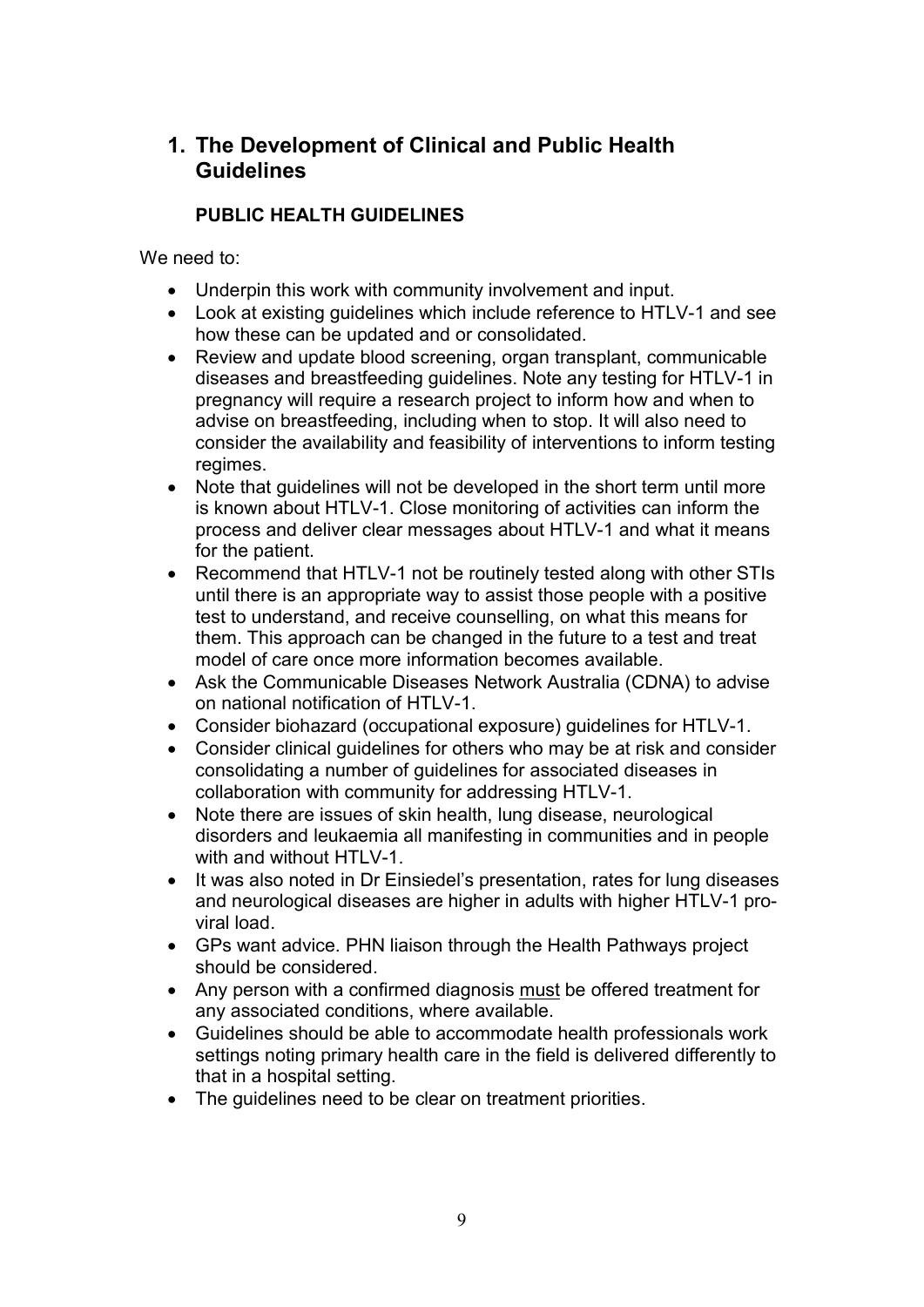### CLINICAL GUIDELINES

There is a need to:

- Ensure that the Northern Territory guidelines include HTLV-1 in biohazard exposure protocols.
- Consider other at-risk populations (Needle and Syringe Programs, prisons and other intravenous drug users).
- Consolidate existing clinical guidelines directed at optimum treatment of associated diseases of HTLV-1 and follow-up for bronchiectasis, skin health and other infections.
- Include testing on HTLV-1 associated diseases.
- Update for remote use, which include Central Australian Rural Practitioners Association manuals.

# 2. Research

We need to:

- Conduct a longitudinal prospective study which looks at risk factors (clinical, immunological); disease progression and associations, and viral and host factors and involve control/comparison groups. This work needs to start in Central Australia through special collections and quantitative research.
- Undertake prevalence studies in other locations and to utilise the lessons learned in Central Australia.
- Where possible, use stored serology samples and also consider other options.
- Consider establishing pro-viral load validation/comparison testing, regulatory endorsement and options for scaling-up.
- Better understand mother to child transmission rates and broader transmission rates and transitioning from breastfeeding to solid foods;
- Better understand sexual transmission and prevention.
- Develop a consensus approach to research via partnerships with communities via consortia.
- Consider new treatments or preventions (e.g. vaccine), including those from overseas and those available through clinical trials.
- Translate research into primary health care and community-appropriate language.

# 3. Community Messaging

We need to:

- Describe a shared understanding of where we are now and where we are going. This includes both for the community and in the research and there needs to be consensus about these approaches.
- Disseminate the message that this is an ancient virus and people have survived for a long time.